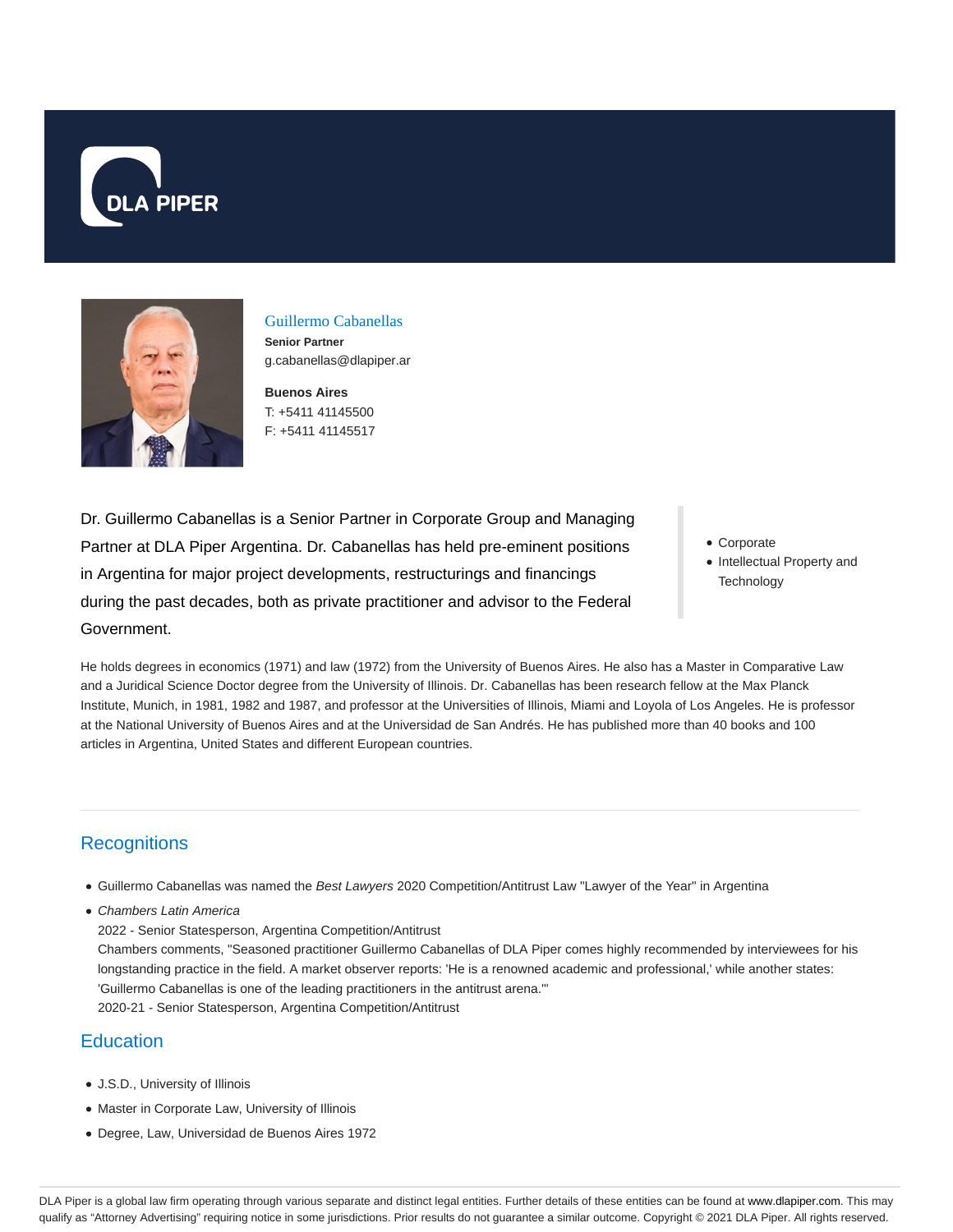Degree, Economics, Universidad de Buenos Aires 1971

### **Memberships**

Argentine Academy of Legal Science – Commercial Chapter

# TEACHING EXPERIENCE

Guillermo has been a law professor for over 30 years at the Universidad de Buenos Aires and the University of Illinois. He served as Director of the Master of Business Law degree program at the Universidad de San Andrés until December 2008 and has also served as Director of the Banking Program at the Universidad Austral.

#### INSIGHTS

Guillermo has authored over 40 books and more than 100 articles in several law reviews in Argentina, the United States and Europe.

## **Publications**

**Argentina: In a unanimous decision over the appointment of three judges, the Supreme Court asserts its powers and its independence**

#### 5 October 2020

A clear indication of the Argentine judiciary's willingness to exercise its constitutional prerogatives and to confront the executive and the legislative branches when necessary to preserve its independence.

# **Events**

# Previous

**LatAm employment challenges in 2022**

March 22, 2022 | 10:00 - 11:00 am ET **Webinar** 

**Software and technology licenses in LatAm and Cross-Border Deals**

18 November 2021 | 11:30 am EST - 12:30 pm EST **Webinar** 

**Latin America International Arbitration Webinar Series 2020-2021**

8 December 2020 | 12:00 - 1:00 CST Latin America International Arbitration Webinar Series 2020-2021 Webinar